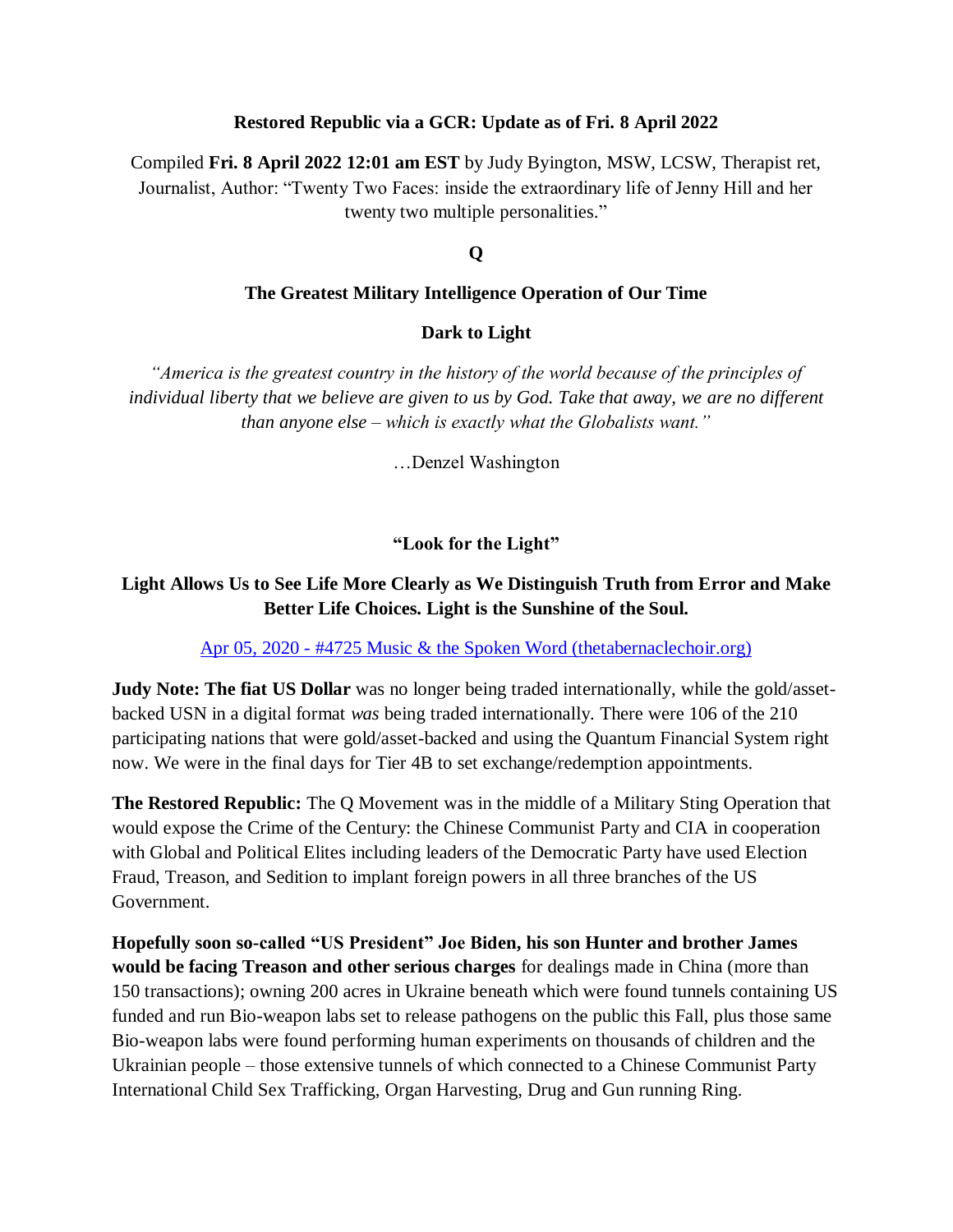**Ukraine, the center of the world's Deep State activities,** contained 33 US funded and run Bioweapon labs that were being readied to release pathogens upon the People of the world this Fall in order to complete the Deep State Depopulation Agenda.

**Last month's** invasion of Ukraine by the Russian forces has resulted in destroying those bioweapon labs. Putin"s Spetsnaz Special Forces also have rescued over 35,000 children so far who were held captive in DUMB underground tunnels buried deep beneath Biden"s 200 acre property in Ukraine. It was rumored that rescue efforts were still ongoing.

**Dr. Peter McCullough** used the Bradford Hill Tenants of Causality to link vaccines to death. Is there a large epidemiological signal? Yes. Is there a dangerous mechanism? Yes. Are there other conditions induced by the vaccines that can be fatal? Yes. Is it temporally related? Yes. "It is beyond any shadow of a doubt that the vaccines are causing large numbers of deaths. It's unequivocal. Now I'm a card-carrying epidemiologist, [and] I'm telling you, the vaccines are causing large numbers of deaths."

**An Australian Senator** has confirmed that the Vax contains Nanotechnology that selfassembles inside the body and leads to suicide.

- **All-day LIVE coverage of President Trump's Save America rally begins at 12pm EDT on Saturday 9 April 2022.** [https://www.rsbnetwork.com/video/president-donald](https://www.rsbnetwork.com/video/president-donald-trump-rally-live-in-selma-nc-4-9-22/)[trump-rally-live-in-selma-nc-4-9-22/](https://www.rsbnetwork.com/video/president-donald-trump-rally-live-in-selma-nc-4-9-22/)
- Comedy of Common Sense, Jim Breuer: [https://rumble.com/v10470x-awk-interview](https://rumble.com/v10470x-awk-interview-with-jim-breuer-4.7.22-his-comedy-is-just-common-sense.-his-j.html)[with-jim-breuer-4.7.22-his-comedy-is-just-common-sense.-his-j.html](https://rumble.com/v10470x-awk-interview-with-jim-breuer-4.7.22-his-comedy-is-just-common-sense.-his-j.html)
- **"I Will Rescue You"** <https://www.bitchute.com/video/oBreJZmlXDxB/>

# **A. Global Currency Reset:**

- **On Thurs. 7 April** Head of the Redemption Committee Charlie Ward said that we were in the final days, with bonds and Tier 4B liquidity scheduled to take place **this week.**
- **Historic Bonds and Bond Holders were still in the process of being confirmed**, Adjudicated Settlements, Fines and Penalties, CMKX, Prosperity Packages and Farm Claims awaited liquidity, while it appeared imminent for Tier 4B (us, the Internet Group) to be notified and make exchange/ Zim Bond redemption appointments.
- All existing fiat monies would be replaced with tracked rainbow notes + cryptos 100% backed by physical precious metals (ISO20022 coins) will back ABDC
- **All money movement in the world would be tracked** for AML (anti money laundering) and fraud (R3 Conclave)
- **Tracking would be done through quantum computers by Space Force** + Global Military Alliance + Galactic Federation (quantum-system.finance and IBM WorldWire on cbdc-tokenS.org)
- **B. Thurs. 7 April 2022 The Big Call, Bruce:** [Thebigcall.net](http://www.thebigcall.net/) 667-770-1866 pin123456#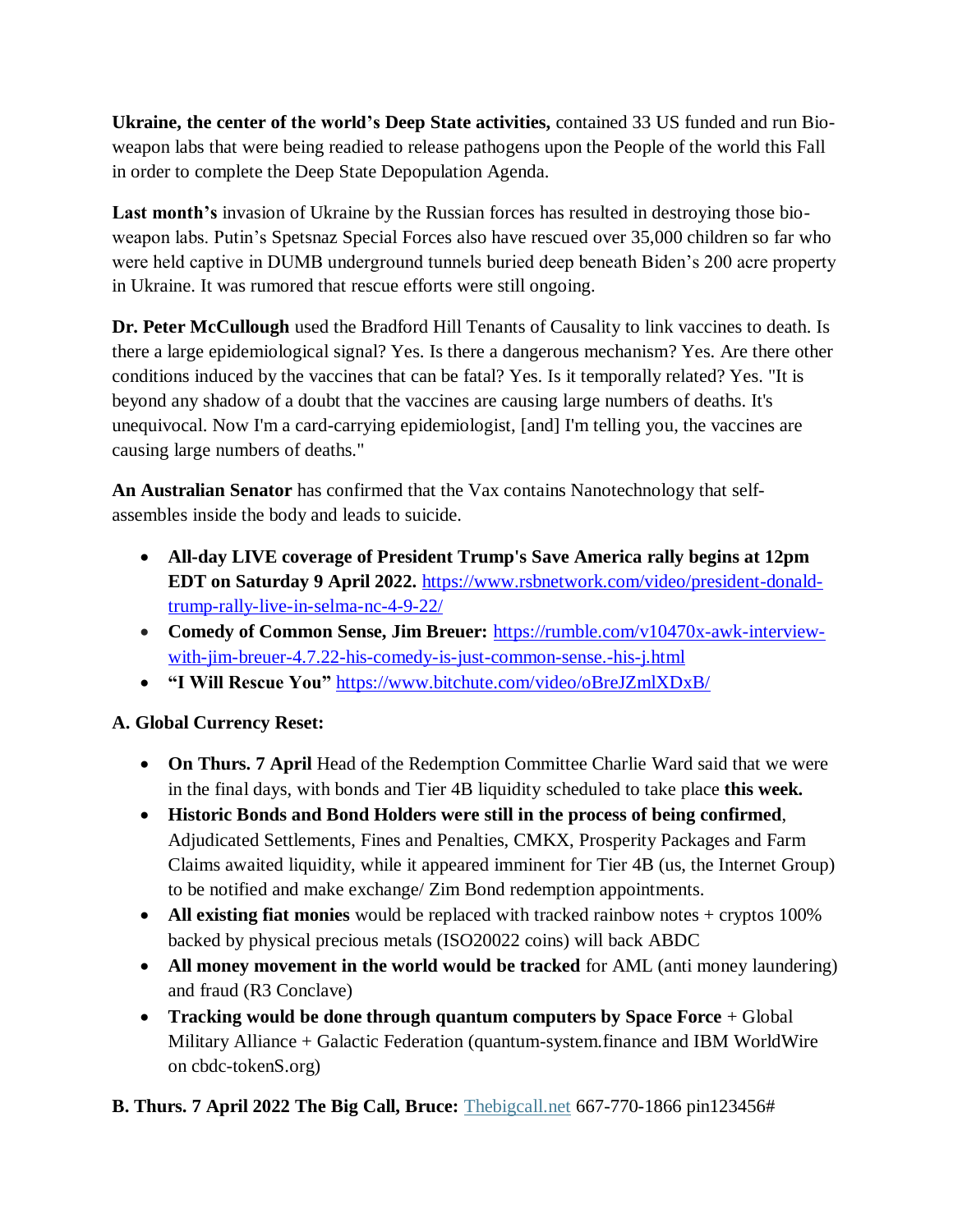- **Bonds in the Far East** were being handled and awaiting notification of liquidity.
- **The XRP platform** was integrated into the QFS **two weeks ago.**
- Tier 4B exchanges and bond redemptions would be completed by the **end of April.**
- The US Dollar was no longer being used internationally.
- **The USN in a digital format** was being used internationally.
- **All countries** have been integrated into the Quantum Financial System.
- **Charlie Ward** was the lead person in charge of getting GESARA funds out to the world banks. **Today Thurs. 7 April** Ward said that we were in the final days, with bonds and Tier 4B liquidity taking place **this week.**

**C. Shari Rae:** [New ShariRaye: April 8th Death Event! April 10th Bombs Coming! It's Been](https://beforeitsnews.com/prophecy/2022/04/new-shariraye-april-8th-death-event-its-been-ordered-everything-stops-april-2022-2529511.html)  [Ordered! Everything Stops! April 2022 | Prophecy | Before It's News \(beforeitsnews.com\)](https://beforeitsnews.com/prophecy/2022/04/new-shariraye-april-8th-death-event-its-been-ordered-everything-stops-april-2022-2529511.html)

- **Fri. April 8:** Queen Death Event, 3 Day Event, everything stops, Banks, Stock Market closes, 10 days of mourning begins.
- **Sat. April 9:** POTUS 7 messages
- **Sun. April 10:** Project Odin, Banks close, National Emergency Ends, Black Swan Event, StarLink Switch, Internet cut off, Q phones.
- **April 10 to April 20:** Bombing 34 Satanic targets, Declass, Internet down.

# **D. The Real News for Thurs. 7 April 2022:**

- **WARNING: Unsafe levels of URANIUM** have been detected in TWO-THIRDS of public drinking water in the United States MIDWEST AND SOUTH at highest risk.
- **Putin frees 35,000 children held captive in Ukraine with his Spetsnaz Special Forces:** <https://t.me/SpecialQForces/17552><https://t.me/SpecialQForces/18463>
- Putin: "We Are Rescuing Biden's Victims from the global children trafficking network." Putin made abortion illegal after 12 weeks, stopped CNN and Facebook in Russia, built 30,000 churches in 30 years (he"s an active Christian), was taking on LGTB and wants Soros dead or alive. It's obvious why the Left wants you to hate him.
- **Planned Cyber Attacks Plandemic Imminent!**
- **Australian Senator Confirms Vax Contains Nanotechnology self-assembling inside for suicide:** [https://halturnerradioshow.com/index.php/en/news-page/news](https://halturnerradioshow.com/index.php/en/news-page/news-nation/australia-senator-confirms-covid-vax-contains-nanotechnology-self-assembling-inside-people-calls-it-genocide)[nation/australia-senator-confirms-covid-vax-contains-nanotechnology-self-assembling](https://halturnerradioshow.com/index.php/en/news-page/news-nation/australia-senator-confirms-covid-vax-contains-nanotechnology-self-assembling-inside-people-calls-it-genocide)[inside-people-calls-it-genocide](https://halturnerradioshow.com/index.php/en/news-page/news-nation/australia-senator-confirms-covid-vax-contains-nanotechnology-self-assembling-inside-people-calls-it-genocide)
- **April 6 2022 New York Post: Clinton Cabal Exposed.** Durham lifts lid on Hillary"s joint venture to frame Trump. Hillary is going down. Been years we know she's out but at least now it is made more public. Public are retarded in the news and we're just advanced.
- **Years ago Lou Dobbs broke the story that Mexican Drug Cartels were paying Pelosi and Schumer millions \$\$\$ to keep the Border open.** El Chappo paid Hillary 15 million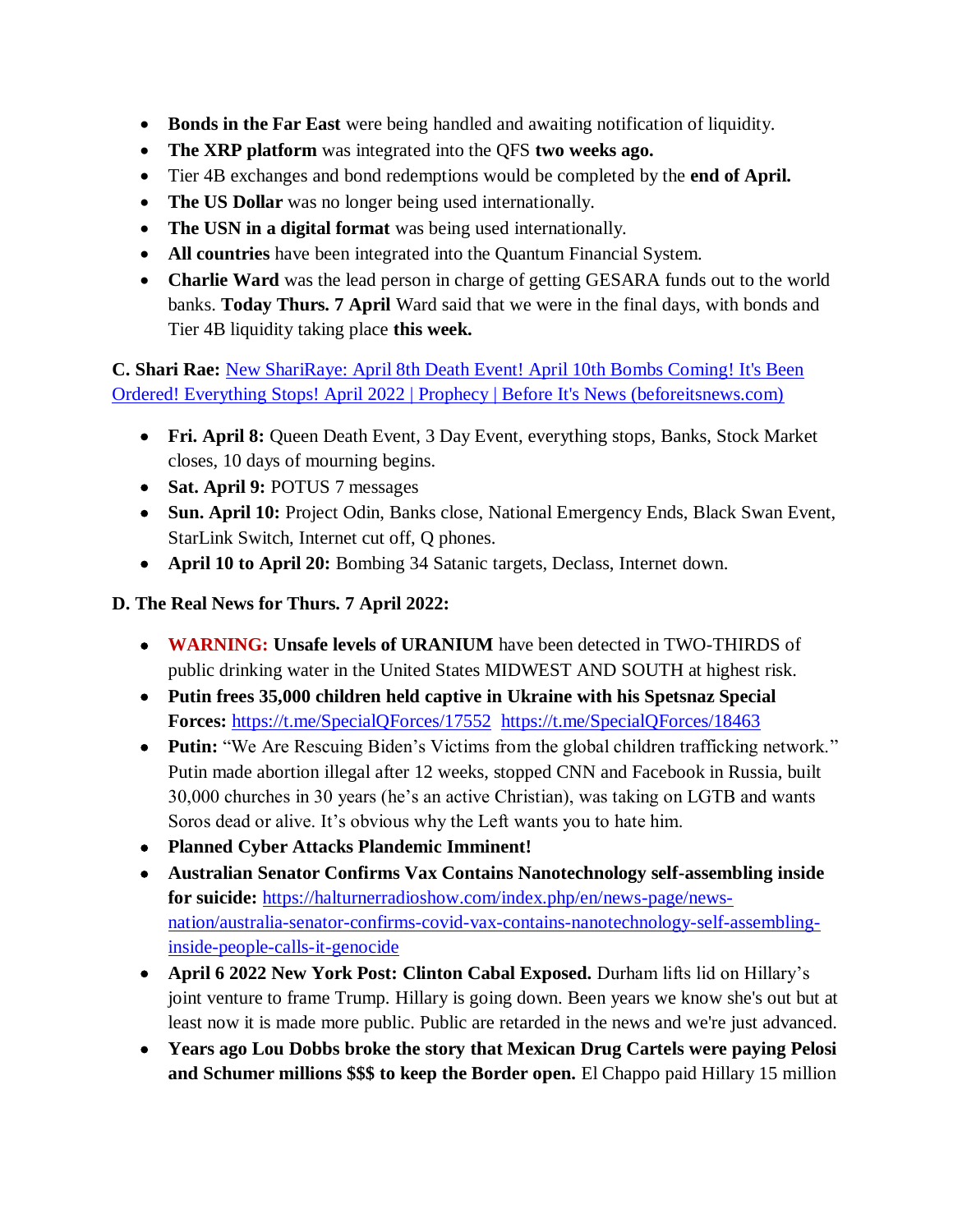\$\$\$ for her 2016 campaign. Now we see exactly why these political terrorists won't build the wall.

- **Sotomayor Hanged at GITMO:** As internet traffic on Monday was clogged with articles and memes about actor and Illuminati member Will Smith slapping comedian Chris Rock at Sunday night's pedophile summit known as the Oscars, a story of greater importance, the hanging of former Supreme Court Justice Sonia Sotomayor, received nothing but a whisper. [https://realrawnews.com/2022/03/sonia-sotomayor-hanged-at](https://realrawnews.com/2022/03/sonia-sotomayor-hanged-at-gitmo/)[gitmo/](https://realrawnews.com/2022/03/sonia-sotomayor-hanged-at-gitmo/)
- **Texas is preparing charter buses** to send illegal immigrants to Washington, Governor Greg Abbott has announced. A state official said up to 900 buses could be used to transport migrants to Washington.
- **Tens of Thousands of Children** were still being rescued, or their mutilated bodies found dead with organs missing, in an extensive network of Underground Tunnels throughout the globe. All had been tortured and raped for their Adrenochrome that was sold for high bucks to Political and Global Elites. The latest rescue effort was by the Russian Military who stormed the US funded Bio-weapon Labs of Underground Tunnels beneath Biden owned property in Ukraine.
- **The Red Cross was involved in Child Trafficking** and was another massive scam. 80%+ blood donations are resold for plasma companies. That is why they call and harass people to give blood to help others in needs. They get it free from us stupid sheeples and they resell for massive profits.

# **E. Biden Crime and Corruption:**

- **Exposed: Joe Biden Implicated in Hunter's Shady Businesses.** A witness told a grand jury that "the big man" behind Hunter's deal with a Chinese energy conglomerate is President Biden.<https://elamerican.com/president-biden-son-hunter-business-dealings/>
- **Brian Cates, political correspondent: Everybody knows Joe Biden has been lying his ass off** about not being involved in his son's business deals. But a power shift is underway. And the side that used to be able to effectively cover for him and shield him from the consequences of his almost 50 year long career of bribery and graft is losing it's ability to protect him. His ascending to the presidency actually doomed him. He was always far too small for the office and even as a puppet being managed by handlers he's sinking and taking the entire Democratic party with him. The lies were so blatant and in your face and the evidence was so glaring that now that the protection is being stripped off of him his entire administration will collapse. The scandals are coming. They haven't even really started yet. This is the trailer before the curtain comes up on the real show.
- [Thousands of Children Rescued, Mutilated Bodies Recovered, from Biden-owned](https://beforeitsnews.com/politics/2022/04/thousands-of-children-rescued-mutilated-bodies-recovered-from-biden-owned-ukraine-property-containing-us-run-bio-weapon-labs-3259889.html)  [Ukraine Property Containing US Run Bio-Weapon Labs | Politics | Before It's News](https://beforeitsnews.com/politics/2022/04/thousands-of-children-rescued-mutilated-bodies-recovered-from-biden-owned-ukraine-property-containing-us-run-bio-weapon-labs-3259889.html)  [\(beforeitsnews.com\)](https://beforeitsnews.com/politics/2022/04/thousands-of-children-rescued-mutilated-bodies-recovered-from-biden-owned-ukraine-property-containing-us-run-bio-weapon-labs-3259889.html)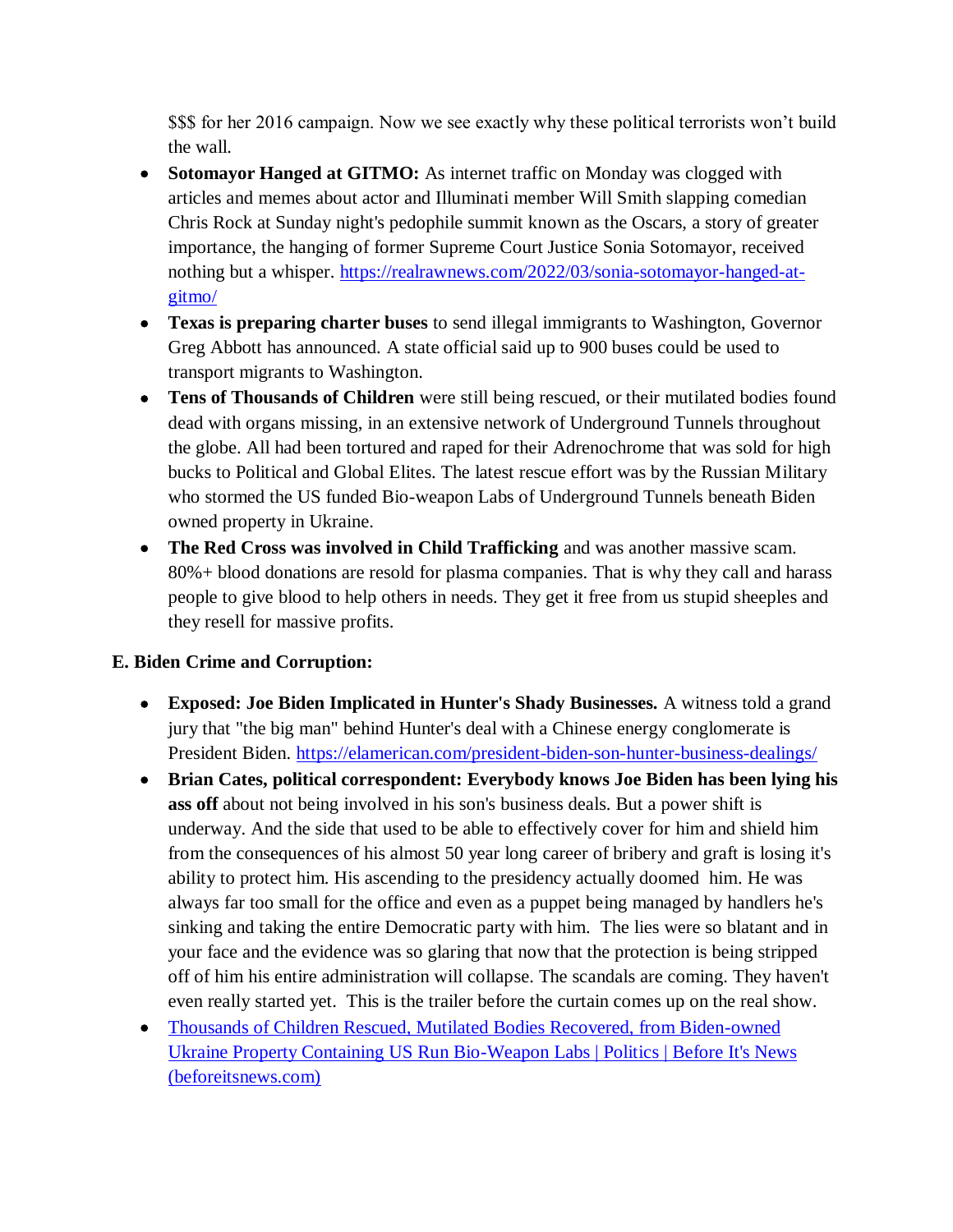- [Biden/Obama Tied to Child Sex Trafficking; Children, Bodies Rescued from US Bio](https://beforeitsnews.com/politics/2022/04/bidenobama-tied-to-child-sex-trafficking-children-bodies-rescued-from-us-bio-weapon-labs-under-biden-ukraine-property-3259928.html)[weapon Labs Under Biden Ukraine Property | Politics | Before It's News](https://beforeitsnews.com/politics/2022/04/bidenobama-tied-to-child-sex-trafficking-children-bodies-rescued-from-us-bio-weapon-labs-under-biden-ukraine-property-3259928.html)  [\(beforeitsnews.com\)](https://beforeitsnews.com/politics/2022/04/bidenobama-tied-to-child-sex-trafficking-children-bodies-rescued-from-us-bio-weapon-labs-under-biden-ukraine-property-3259928.html)
- **Joe Biden's BROTHER James is dragged into Chinese payments scandal as it's revealed more than 150 transactions:** [https://www.dailymail.co.uk/news/article-](https://www.dailymail.co.uk/news/article-10694447/Joe-Bidens-BROTHER-James-dragged-Chinese-payments-scandal.html)[10694447/Joe-Bidens-BROTHER-James-dragged-Chinese-payments-scandal.html](https://www.dailymail.co.uk/news/article-10694447/Joe-Bidens-BROTHER-James-dragged-Chinese-payments-scandal.html)
- **Hopefully soon so-called "US President" Joe Biden, his son Hunter and brother James would be facing Treason and other serious charges** for dealings made in China (more than 150 transactions); owning 200 acres in Ukraine beneath which were found tunnels containing US funded and run Bio-weapon labs set to release pathogens on the public this Fall, plus those same Bio-weapon labs were found performing human experiments on the Ukrainian people – those extensive tunnels of which connected to a Chinese Communist Party International Child Sex Trafficking, Organ Harvesting, Drug and Gun running Ring.
- **Worse, those same Biden-owned Underground Tunnels contained tens of thousands of tortured children** who recently were rescued, even more found dead, half eaten with organs missing, by the Russian Military – which immediately thereafter was summoned before the UN Council for Human Rights violations – even though the most prominent Human Rights Violations appeared to be very little, if any, of this earth shattering news would be covered, let alone investigated, by the Mainstream Media.
- **Do you sense that something was very wrong here?** Perhaps that Underground Tunnel found beneath a Satanic decorated basement of the UN Building in New York has something to do with the problem.
- **The UN General Assembly** has suspended Russia from the Human Rights Council in a 93-24 vote, with 58 countries abstaining.

# **F. Russia-Ukraine War:**

- Hundreds of people tell how the Nazis under the command of Zelensky destroyed Mariupol and its inhabitants
- Residents of the liberated territories in Ukraine greeted the armed forces of the Russian Federation with gifts and thanksgiving.
- Who killed the civilians in Ukraine? Answer: Ukraine
- Who bombed civilians in Ukraine? Answer: Ukraine
- Who provided humanitarian aid to Ukrainian civilians? Answer: Russia
- False Flag Warning: According to the Russian Defense Ministry, Kiev is preparing a toxic agent provocation in the town of Pervomaisky in the Kharkov region. SBU officials have booby-trapped a storage facility there with 120 tons of chlorine, plan to blow it up, and then blame Russia. Wide publicity can often prevent something like this from happening, because people in Ukraine get wind that it has made the rounds in the West. So please spread the word.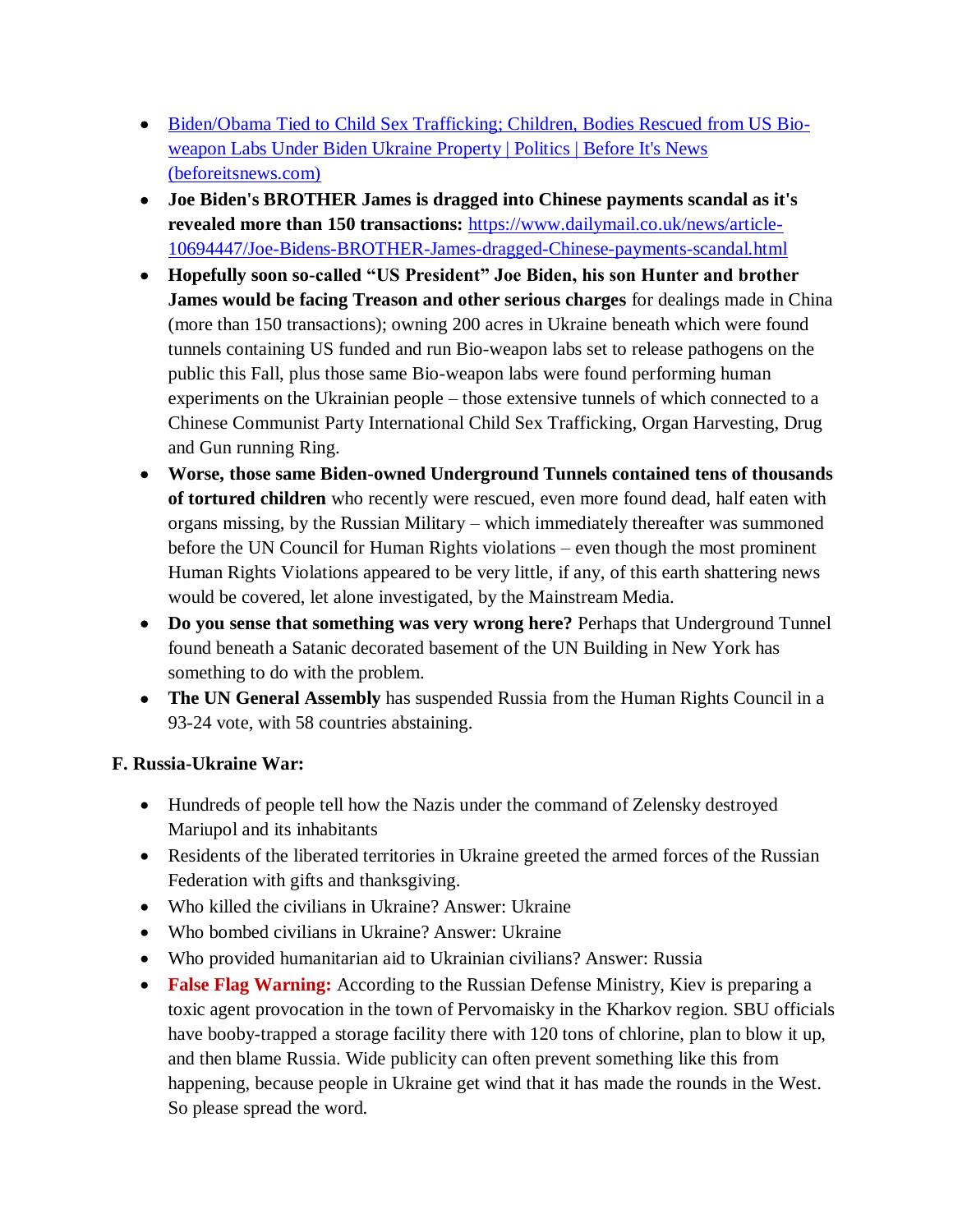## **G. Mainstream Media Crime and Corruption:**

- **Hunter Biden Laptop From Hell:** 450GB on it's way to be released
- **A whistleblower who's fled the United States for Switzerland** has vowed to drop '450 gigabytes of deleted material' from Hunter Biden's abandoned laptop, which he says he also gave the the Washington Post, New York Times, and Sen. Chuck Grassley - all of whom he says sat on it for months.
- **For the past two weeks, former Steve Bannon War Room co-host Jack Maxey has been hiding in Zurich,** where he told the Daily Mail he's been working with IT experts to dig more data from Hunter's 'laptop from hell,' and that he'll post it all online in a searchable database in the coming weeks.Maxey says the data includes 80,000 images and videos, and more than 120,000 archived emails.
- **"I came here so that we could do a forensic examination of Hunter's laptop safely in a country that still respects human liberty** and the ideals of liberal democratic principles," he told the Mail. "I do not believe this would have been possible inside the United States. We had numerous attempts on us from trying to do things like this there."
- **Maxey said that after contacting DailyMail.com about the laptop last year, black suburban SUVs appeared outside his house**, and former US intelligence officer friends he shared copies with told him they received strange calls.
- **'I showed this to a friend of mine in desperation in February [2021] because nobody would listen to me. No news organizations would take it.** In fact, the very first major news organization to take it was the Daily Mail,' he said. 'Very dear friends of mine, the sharp tip of the spear, were making welfare calls to me every day, basically to see if I was still alive.'
- **One former intelligence agency senior staffer** allegedly told Maxey after he received the hard drive two years ago "If you don't release enough of this, so that they know you can release all of it, I'm telling you brother, you're a dead man."After receiving this advice, he began posting caches of emails and other material from the laptop on various file sharing sites - only to find the links removed within an hour.
- **"There were five drop boxes:** two in the United States, one in New Zealand, two in the UK. All the same drop boxes in which they tell us child pornography is shared around the globe without any consequence because they can't look at it," he said, adding: "These are all Five Eyes countries, English speaking countries in an intelligence sharing agreement. And they were all ripped down."
- **So this means that our intelligence services,** who still have not even acknowledged that they have Hunter Biden's laptop, were obviously diligently doing cache searches across the internet to find out if any of this stuff was being released. That should terrify every single decent person in the West."
- **According to Maxey, he went to Switzerland** because they are home to the only file sharing site that didn't nuke the laptop files –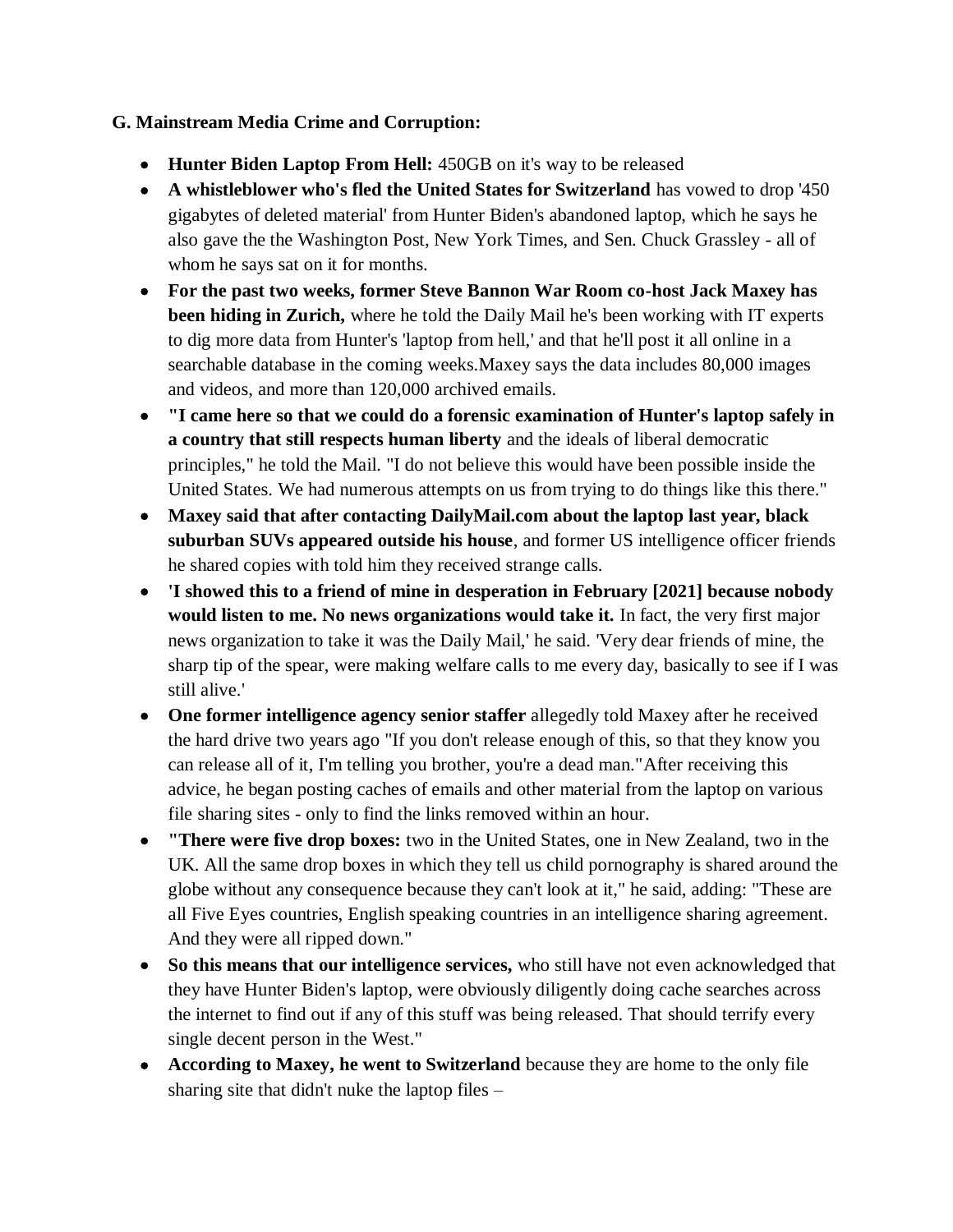- **•** The former Bannon podcast co-host said he is livid at the FBI, who he believes slowwalked their investigation into Hunter and failed to enter the laptop they received from Mac Isaac into evidence for months.
- **According to the New York Times, files from the laptop are now part of the evidence** in Hunter's federal prosecution for alleged tax fraud, money laundering and illegal foreign lobbying.
- **Among the files on the laptop are a raft of emails and documents showing Hunter's dealings with Burisma,** a Ukrainian gas firm that became the center of Trump's first impeachment in **December 2019.** The then-president was accused of pushing Ukrainian president Volodymyr Zelensky to announce investigations into the Bidens and Burisma for alleged corruption.
- **The FBI had this on the ninth of December 2019,"** said Maxey. "'I suppose the first person betrayed was a sitting US president in an impeachment hearing, when the FBI had the exculpatory evidence in their hands to have that end instantly, and they did nothing."

# **H. Global Food, Fuel and Goods Shortages:**

 **The global shortage of fertilizers** means that in 2022 much less food will be grown all over the planet.

## **I. 2020 Election Fraud:**

 **Karen Fann's Response to Arizona AG Interim Report:** "The AG's findings of failures, fraud, and potential misconduct during the 2020 election in Maricopa County are not surprising, given the lack of compliance and cooperation Maricopa County elections officials displayed from the start."

# **J. Underground Tunnels, DUMBS Around the Globe:**

- **50,000+ children rescued** by Military out of Tunnels beneath US cities.
- [Thousands of Children Rescued, Mutilated Bodies Recovered, from Biden-owned](https://beforeitsnews.com/politics/2022/04/thousands-of-children-rescued-mutilated-bodies-recovered-from-biden-owned-ukraine-property-containing-us-run-bio-weapon-labs-3259889.html)  [Ukraine Property Containing US Run Bio-Weapon Labs | Politics | Before It's News](https://beforeitsnews.com/politics/2022/04/thousands-of-children-rescued-mutilated-bodies-recovered-from-biden-owned-ukraine-property-containing-us-run-bio-weapon-labs-3259889.html)  [\(beforeitsnews.com\)](https://beforeitsnews.com/politics/2022/04/thousands-of-children-rescued-mutilated-bodies-recovered-from-biden-owned-ukraine-property-containing-us-run-bio-weapon-labs-3259889.html)
- [Biden/Obama Tied to Child Sex Trafficking; Children, Bodies Rescued from US Bio](https://beforeitsnews.com/politics/2022/04/bidenobama-tied-to-child-sex-trafficking-children-bodies-rescued-from-us-bio-weapon-labs-under-biden-ukraine-property-3259928.html)[weapon Labs Under Biden Ukraine Property | Politics | Before It's News](https://beforeitsnews.com/politics/2022/04/bidenobama-tied-to-child-sex-trafficking-children-bodies-rescued-from-us-bio-weapon-labs-under-biden-ukraine-property-3259928.html)  [\(beforeitsnews.com\)](https://beforeitsnews.com/politics/2022/04/bidenobama-tied-to-child-sex-trafficking-children-bodies-rescued-from-us-bio-weapon-labs-under-biden-ukraine-property-3259928.html)
- **Wed. 30 March 2022 Operation Cleanout Underground Earthquakes all align on the Key Lines:** France, Southern Italy, Greece, Turkey: <https://t.me/DUMBSandUnderground/23836>
- **Deepest, dark Cabal exposed:** <https://t.me/DUMBSandUnderground/23976>
- **Adrenochrome, Child torture and red shoes:** <https://t.me/DUMBSandUnderground/23967>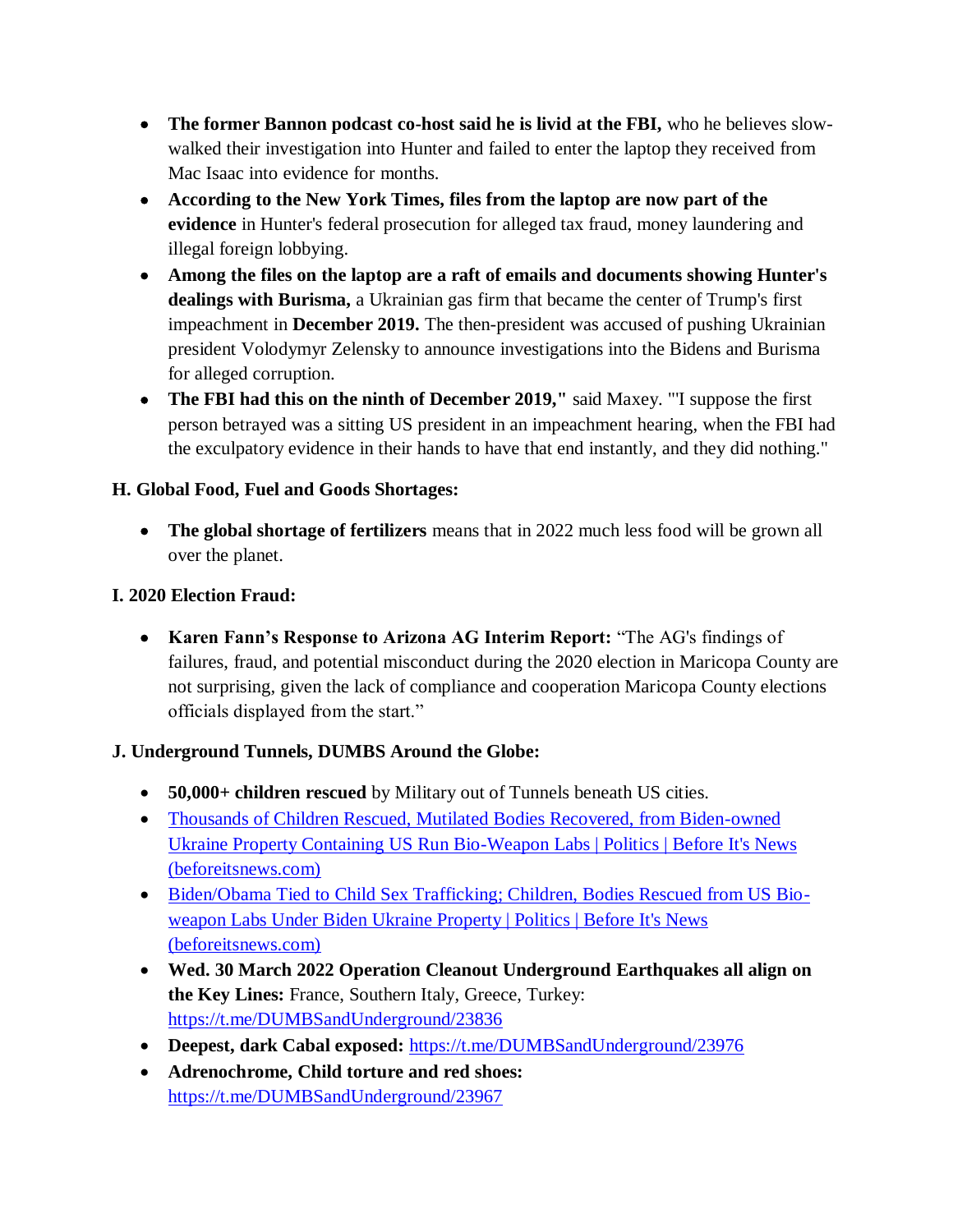- **Earth Alliance Military Operation:** <https://t.me/DUMBSandUnderground/23961>
- **Adrenochrome harvesting in underground facilities by Satanists:**  <https://t.me/DUMBSandUnderground/2393>
- **Russian Pedo Hunters Northern Storm:** <https://t.me/DUMBSandUnderground/21113>

## **K. Covid/Vax Hoax:**

- **"The real epidemic has come. Destroyed immune systems and alarming figures of excess mortality.** It so happened that I am engaged in a business related to morbidity; I am the CEO of a large insurance group (...) Based on what we see, the indicators now amount to 84% of excess mortality and 1,100% of excess mortality in any type of disease. This year (2022) we expect an increase in excess mortality by about 5,000%. A huge figure. By the way, I don't think Moderna has just accidentally received approval for its HIV vaccine for emergency use. So, you have infected everyone with AIDS, and here is your salvation, namely this vaccine."
- **The Russian Ministry of Defense has published new findings and documents on the US program to create bioweapons in Ukraine.** "Metabiota is known for developing forecasts of outbreaks of infectious diseases. The Pentagon also used them to simulate the epidemic situation in the former Soviet Union. It is possible that the official research program is only a "visible part of the iceberg" and that in practice volunteers were infected with the Congo-Crimean fever virus, hantaviruses and leptospirosis pathogens. Such a carefree attitude towards the citizens of Ukraine testifies to the pragmatic approach of the United States to the organization of military and biological research. Developing countries are considered testing grounds for biological weapons components and medicines." [https://www.anti-spiegel.ru/2022/menschenversuche-in-us-labors-neue](https://www.anti-spiegel.ru/2022/menschenversuche-in-us-labors-neue-informationen-ueber-das-us-biowaffenprogramm-in-der-ukraine/)[informationen-ueber-das-us-biowaffenprogramm-in-der-ukraine/](https://www.anti-spiegel.ru/2022/menschenversuche-in-us-labors-neue-informationen-ueber-das-us-biowaffenprogramm-in-der-ukraine/)
- **Bombshell: Pfizer Saw So Many Adverse Events, They Had to Hire 2,400 NEW Employees to Process Them.** Dr. Naomi Wolf: "[Pfizer] hid, they concealed, they redacted from disclosure, forced by court, the fact that they were processing so many adverse events in the first three months... that they had to hire 2,400 new employees. They hid that; they concealed it... the volume of bad outcomes, dangerous outcomes... there were so many [that] they couldn't keep up with it with their own staff."
- **Whistleblower nurse Jodi O'Malley cleared of all wrongdoing by Arizona Board of Nursing** after secretly recording Doctor inside her Federal hospital revealing that the Government didn"t want Americans to know "[COVID-19] vaccine is full of sh\*t."
- **Australian Senator Confirms Vax Contains Nanotechnology self-assembling inside for suicide:** [https://halturnerradioshow.com/index.php/en/news-page/news](https://halturnerradioshow.com/index.php/en/news-page/news-nation/australia-senator-confirms-covid-vax-contains-nanotechnology-self-assembling-inside-people-calls-it-genocide)[nation/australia-senator-confirms-covid-vax-contains-nanotechnology-self-assembling](https://halturnerradioshow.com/index.php/en/news-page/news-nation/australia-senator-confirms-covid-vax-contains-nanotechnology-self-assembling-inside-people-calls-it-genocide)[inside-people-calls-it-genocide](https://halturnerradioshow.com/index.php/en/news-page/news-nation/australia-senator-confirms-covid-vax-contains-nanotechnology-self-assembling-inside-people-calls-it-genocide)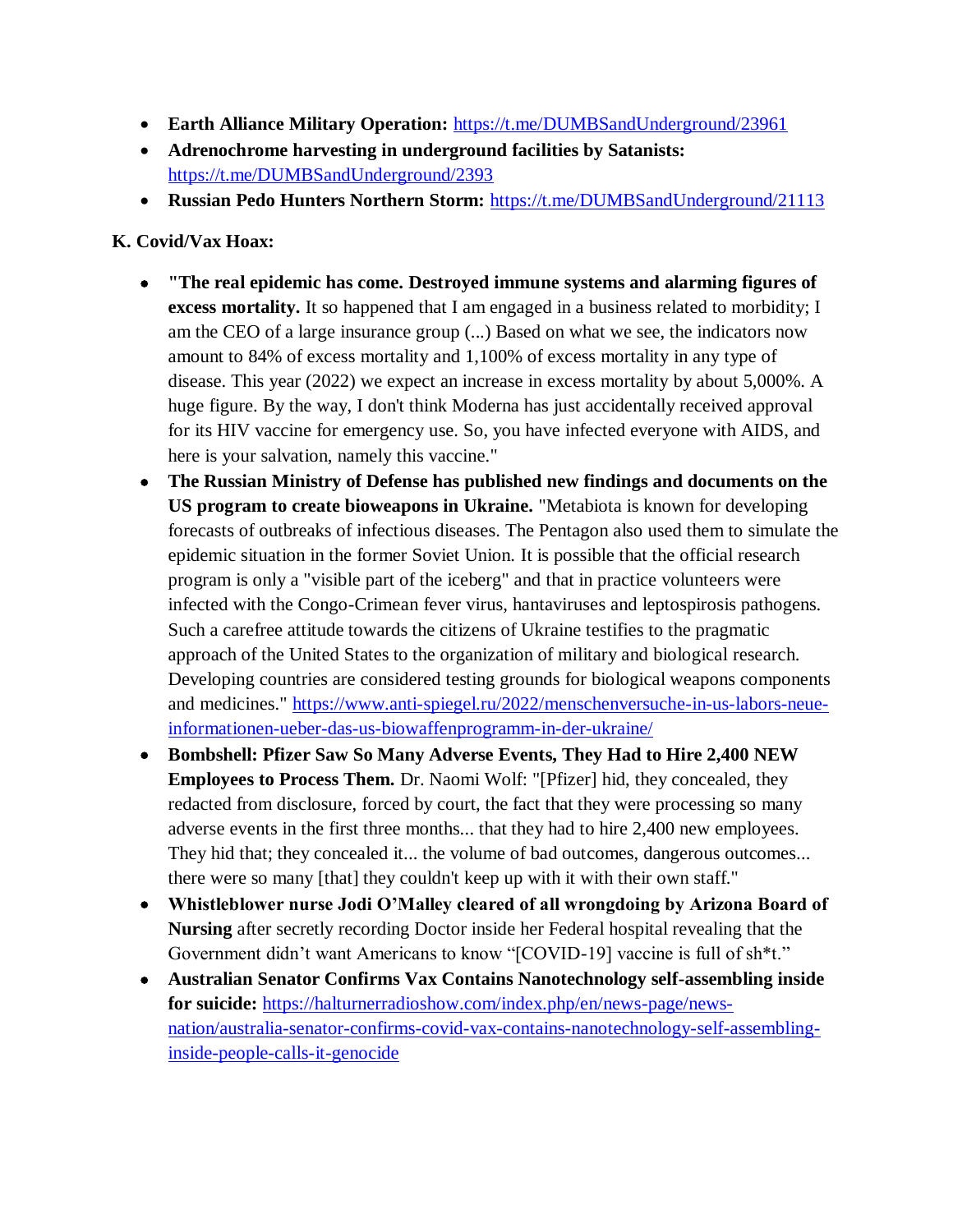- **Pfizer is selling us a lot of shit.** They sponsor the Oscars, fake a traumatic event and then sells post trauma pills. They inject people with HIV and then sell them HIV pills. Can't be more evident than this.  $1+1=2$  Wake up Sheep.
- **Dr. Peter McCullough** used the Bradford Hill Tenants of Causality to link vaccines to death. Is there a large epidemiological signal? Yes. Is there a dangerous mechanism? Yes. Are there other conditions induced by the vaccines that can be fatal? Yes. Is it temporally related? Yes. "It is beyond any shadow of a doubt that the vaccines are causing large numbers of deaths. It's unequivocal. Now I'm a card-carrying epidemiologist, [and] I'm telling you, the vaccines are causing large numbers of deaths."
- **CDC removes one in four child deaths caused by Covid:**  [https://eraoflight.com/2022/04/07/cdc-removes-one-in-four-child-deaths-caused-by](https://eraoflight.com/2022/04/07/cdc-removes-one-in-four-child-deaths-caused-by-covid-essentially-admitting-it-overinflated-the-numbers-in-the-first-place/)[covid-essentially-admitting-it-overinflated-the-numbers-in-the-first-place/](https://eraoflight.com/2022/04/07/cdc-removes-one-in-four-child-deaths-caused-by-covid-essentially-admitting-it-overinflated-the-numbers-in-the-first-place/)

## **L. Protests around the globe:**

 **Holland:** Thousands of Dutch Protesters Take to the Streets of Nijmegen to Demonstrate Against the Government "Love, freedom, no dictatorship!

# **M. Let's Recap:**

- **Chris Rock** makes a joke about Jada Smith"s Alopecia at the Oscars.
- **Will Smith** "smacks the shit" out of Chris even though it was believed Rock wasn"t hurt because of the padding embedded by his makeup at that exact spot on his cheek.
- **The media goes nuts**, pushing "Alopecia Awareness" into the mass consciousness.
- **Pfizer** happens to be bringing an Alopecia drug to the market.
- **Pfizer** happens to sponsor the Oscars.
- **Meanwhile at that very same time, the rescue of tens of thousands of tortured children, others deceased with organs missing**, by the Russian Military out of a Bidenowned 200 acre estate in Ukraine gets zero coverage by the Mass Media, even after Putin announced, "We are rescuing Biden"s Victims from the global children trafficking network."

# **N. Deep State Internet**

- **Obama, the real Deep State Shadow President,** knew the virus Covid-19 Sars was created to be released after his presidency, so in his time as president he created an Internet Kill Switch which could also be activated by the CDC.
- **This internet kill switch** could/would be used in a time of a Pandemic at a time when the Public would start to resist the narration of the CDC and NIH that would be connected to an outbreak causing a Pandemic.
- **Obama knew that the free flow of information through internet networks** could break the narrative of a Fake/False pandemic. The only way to keep the narrative fear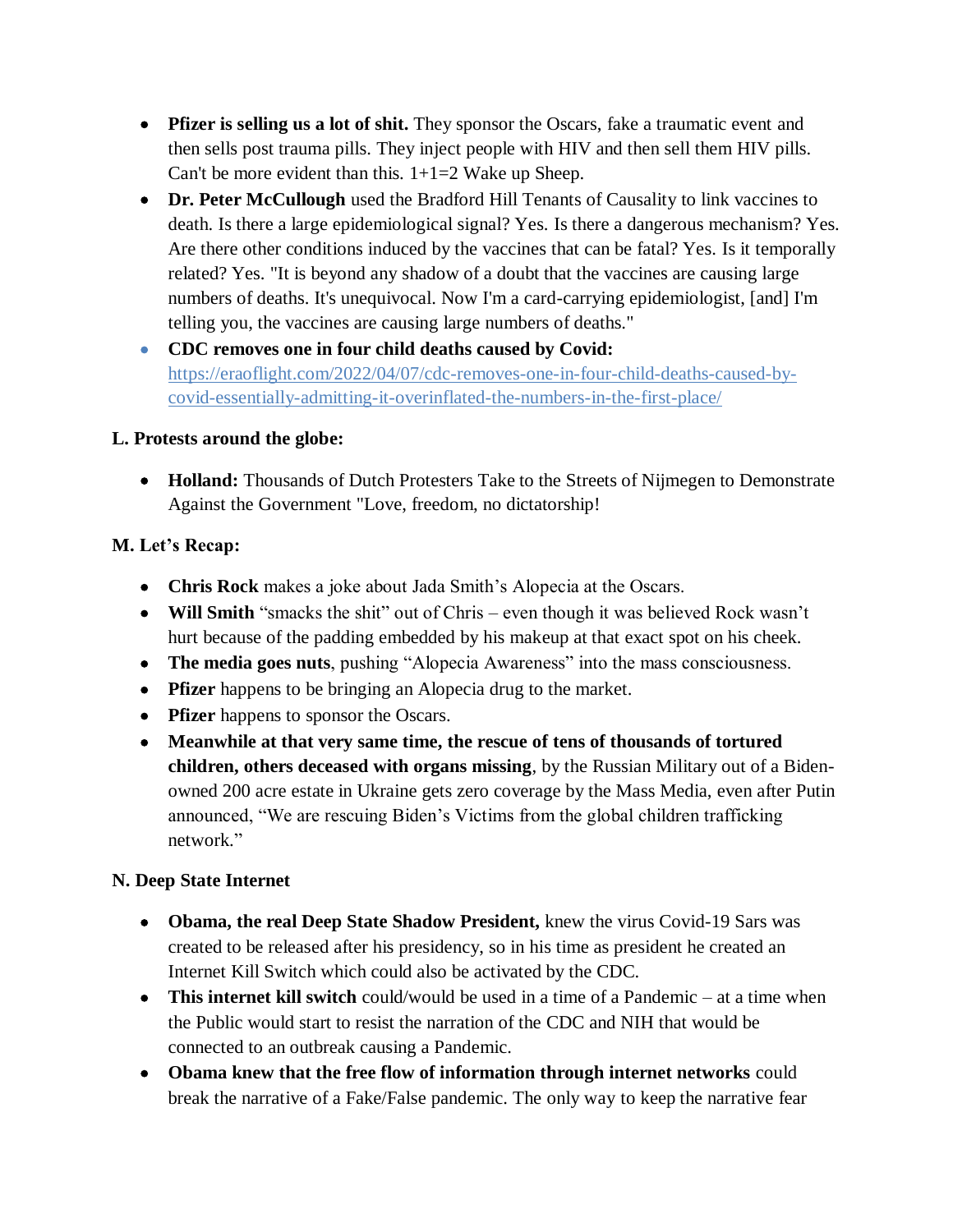mongering going was to shut down the internet, replace with Martial Law and complete control through only Deep State news media that could control all air waves and satellites.

 **Trump created the Space Force Intelligence Agency** to counter these moves. Military Operations will take place within those dark days.

# **O. Thurs. 7 April 2022 Nick Fleming: The Quantum Financial System**

- There were 210 participating countries involved in revaluation of their currencies for the Global Currency Reset.
- The US is not just the most prolific issuer of debt instruments, but the US Treasury was the ultimate controller in the issuance of government bonds from all participating nation states.
- Those trying to prevent the GCR from happening included murderers, world leaders and their cohorts involved in crimes and treason of their People, plus all banks in the world being shut down for BASEL 3 noncompliance.
- Over the past decade of daily, wait-for-it, stressful, heightened expectations for RV GCR and NESARA/GESARA, we have seen remarkable changes taking place.
- With the implementation of the Quantum Financial System technology has improved to provide for the safe and secure movement of money which is now tracked for more than 50 moves.
- The days of the OPEC dollar's hegemony Fiat USD and EURO, is over. Gold and asset-backed trade is regulated for fair dealing, accomplished without onerous/corrupt oversight – without threats of payola, bribes, baksheesh, or mordida for instance, for "the Big Guy."
- Every one of these participating governments has laws to address this crime of Treason against their People. The "backdoor" control of SWIFT and other vehicles has allowed this to occur and the "System" in place protected the wicked. The new Quantum System eliminates this possibility.
- There is not just one owner of the Global Financial Syster. There is an Alliance of participating governments working in cooperation – because to participate in Global Trade, they must.
- The QFS North American backbone (located near Phoenix Arizona for the US) is run on the most sophisticated, fastest in the world IBM Quantum Computer.
- Every Quantum Computer server, linked with this backbone is programmed with the (existing) laws for all international trade and monetary transactions. With this System there can be no corrupt influencing, or criminal behavior.
- Shortly there will be a "Protocol 19  $& 20$ " announcement discussing the new North America Central Bank Digital Currency, with XRP. "Protocol 19" will discuss the valuation/legitimacy of digital currency, with ISO20022 Regulation.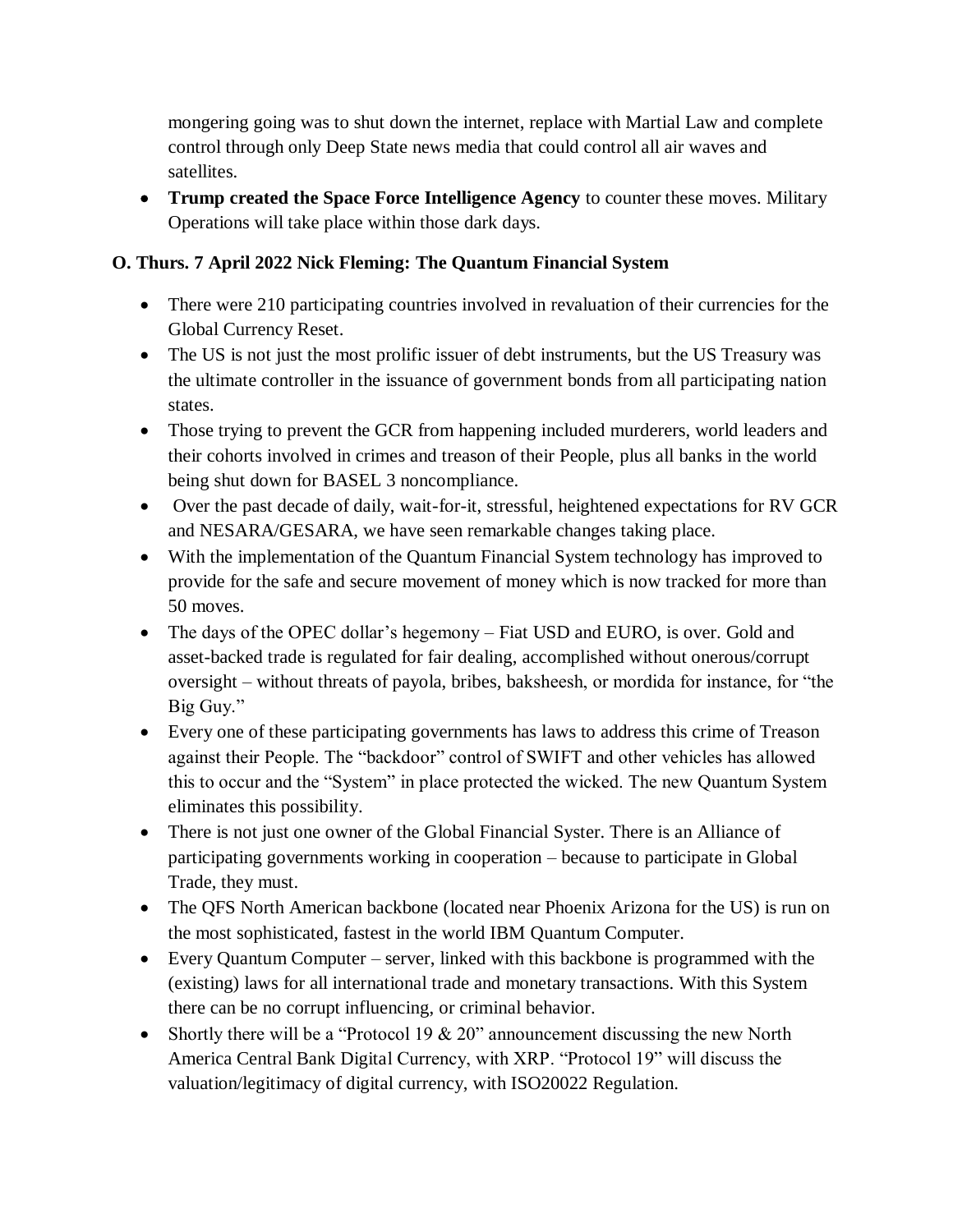- More importantly, it is also about Liquidity.
- This new digital currency that is lawfully validated under ISO20022, is outside of the Rothschild/oligarchy"s control. There is no further payola to "The Big Guy" required. There is no Big Guy. Everyone is equal and that's the very point.
- Protocol 20 is the complete transformation to Quantum Technologies and was well under way to being installed all around the world.
- Canada was the most recent nation to install this week and more nations were installing daily.
- This is the End Phase for testing Protocol 19 and 20 and everything is going superbly. If there were any dissenters they were being dealt with summarily.
- Every nation state has agreed, and this Agreement was adjudicated by World Court. This was not up for discussion or exclusion.
- Each Continent will have one central location with upgraded Quantum Technology and each country will have a unique CBDC (Central Bank Digital Currency) used for international trade.
- For example USA 's central location is in Arizona; South America's central location is in Brazil. Africa"s central location is in Cape Town, South Africa.
- Each Continent has a central location and one main "token" released. This "token" will represent each country on that continent.
- Stellar will play a very important role in the creation and the management of "tokens" provided to each participating country and backing these CBDCs.
- This is the elimination of the BIS, the IMF and the UST Cabal control over the world monetary system. This will help every Sovereign Being & their countries stay stable, avoid inflation, debt and taxes. This will be the basis of Fair Trade in stable currency (backed by "tokens") on the Planet Earth.
- Today most of the world is aware of "Bitcoin" and have zero knowledge of "tokens." In similar fashion, today most of the world is aware of "government bonds" and have zero knowledge of the existing buy/sell maneuver, monetizing and flipping these bonds which are all backed by the Global Collateral Accounts held in the World Bank.
- Most people haven't a clue to this behind-the-scenes scheme which has stolen every nation"s abundance and forced onerous taxation on all.
- This Cabal machine was managed under the control of a board comprising leaders from the US Treasury, European Union, Royal Family and Communist China Government, which managed the Bank for International Settlements and International Monetary Fund – all coordinating with the United Nations in cooperation with the World Economic Forum.
- There were 106 of the 210 participating nations that were presently using the QFS right now.
- The "sanctions brought against Russia" by the United States government, BRICS and any country seeking to benefit from cheap oil prices were rushing to utilize the new QFS.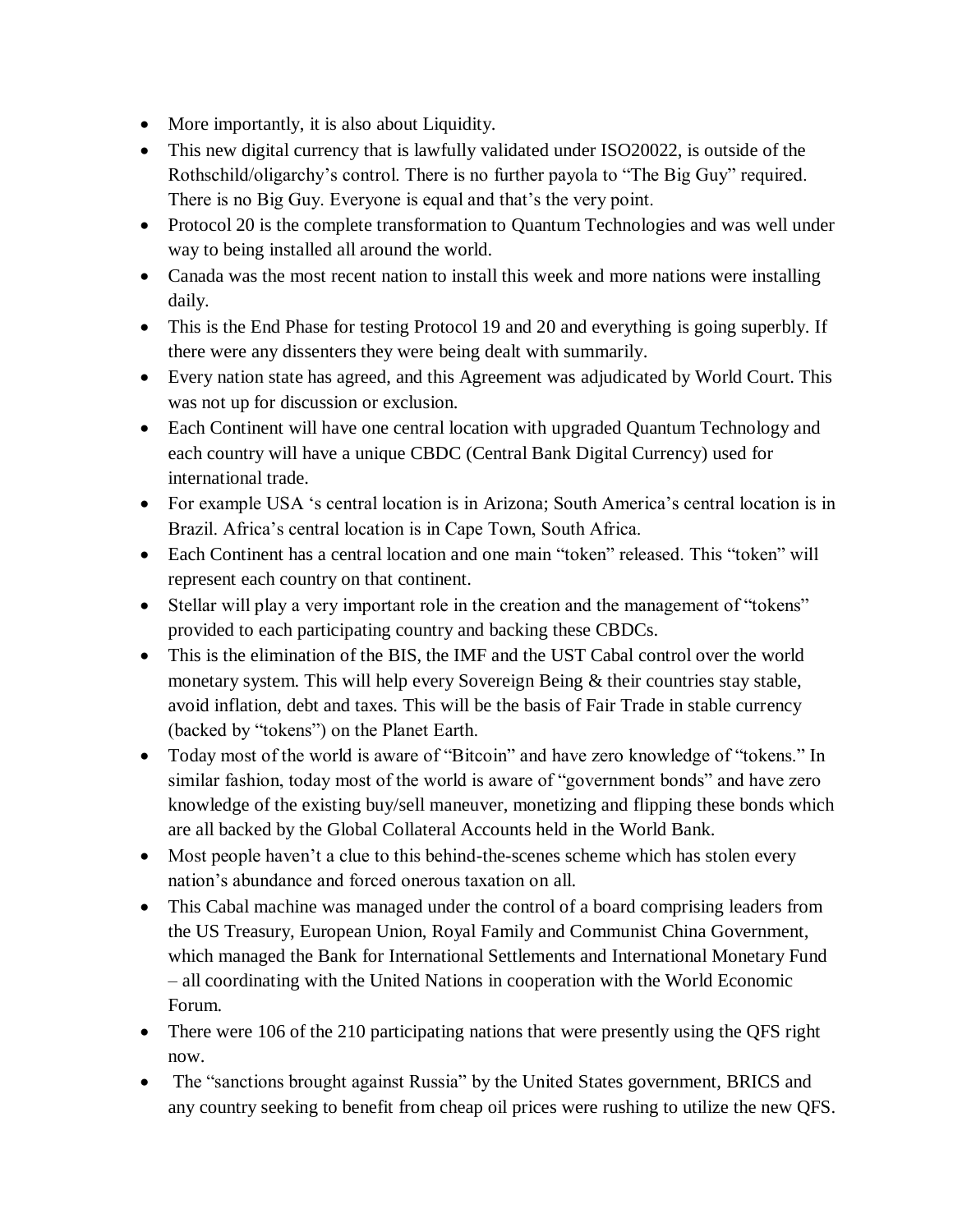- Russia, China, India and Saudi Arabia were using Ripple"s XRP.
- Basil 3 and 4 and the decentralized Blockchain were how fair, lawful trade was to be made possible and viable in today"s world. Thank you, Russia for forcing this issue.
- First came the laws that created the infrastructure of the QFS to build upon. The validation of these inviolable, qualified, certifiable assets, using an incorruptible System, came first. This was no small task with every man-made-machine throwing wrenches into the mix (like the S.E.C. lawsuit on XRP). These laws encompass the actual System, and what feeds into the System, as in every single Executive Order ever implemented to end corruption and all corrupt acts, supporting the seizure of all assets owned anywhere in the world by the malefactors/law breakers, no matter what entity they hide under.
- The announcement of ISO20022 and the discussion of these "tokens" held by sovereign countries is to be delivered simultaneously, along with the release of restoration and redemption money for every person on the planet.
- Disclosures to the public will show how silver backed XLM will be used as the digital asset held by the people.
- More than half of this is still under wraps and under the control of the Military.
- The plan going forward is to crash the fiat dollar. This QFS is the System that is backstopping the crash of not only the value of the dollar, but the stock market as well. This is all that we are waiting for.
- The fake Biden Administration, under a bankrupt US Government Inc., is in receivership and must depart – along with every corrupt government in the world, presently under terrible leadership.
- This is a massive "Economic Adjustment" facilitated by the wise coordinated efforts of a Global Alliance, working in cooperation to deliver Freedom and Prosperity of One and All People.
- We are waiting for these "tokens" to be produced under the right Agreements and delivered to every participating nation to establish that country"s "release" from the onerous system that has enslaved their People.
- This is the Greatest Event in history and it is happening right now, in our lifetime.
- The timing for this Disclosure is subject to the various moves and countermoves and forced acts – all of which have been "Checkmated" for a while now.
- The losing side must step away from the table. This was what we were waiting on.
- Once this was all managed, Ukraine will announce it has now reached an Agreement.
- This watershed moment is expected this month.
- An important take away from all of this is that Tier 4 will hold the assets to deliver massive humanitarian aid to all of the North American continent and reach far beyond, with the Quantum Financial System there to help facilitate.

## **P. Must See Videos, Must Read Articles:**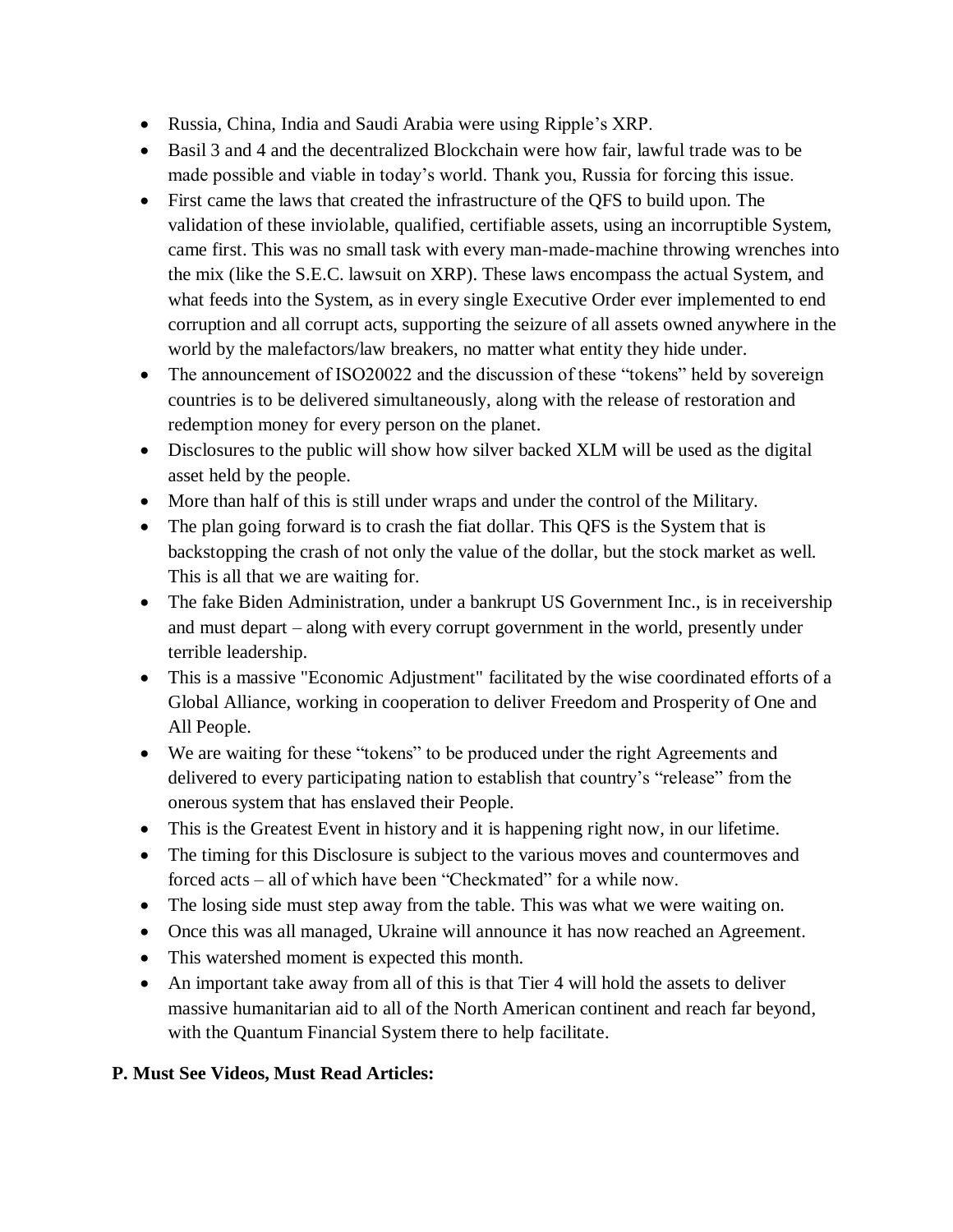- **Thurs. 7 April Situation Update:** [UKRAINIAN'S DEEPEST MILAB HUB WW](https://www.bitchute.com/video/tMcNLmG6lYj3/)  [EXPOSED! UNBELIEVABLE CRIMES COMMITTED AGAINST CHILDREN!](https://www.bitchute.com/video/tMcNLmG6lYj3/)  [\(bitchute.com\)](https://www.bitchute.com/video/tMcNLmG6lYj3/)
- **It's All About the Children:** [https://beforeitsnews.com/beyond-science/2022/04/its-all](https://beforeitsnews.com/beyond-science/2022/04/its-all-about-the-children-700-cia-arrested-crimes-of-the-century-durham-report-obamacare-designed-for-child-sex-trafficking-2454458.html)[about-the-children-700-cia-arrested-crimes-of-the-century-durham-report-obamacare](https://beforeitsnews.com/beyond-science/2022/04/its-all-about-the-children-700-cia-arrested-crimes-of-the-century-durham-report-obamacare-designed-for-child-sex-trafficking-2454458.html)[designed-for-child-sex-trafficking-2454458.html](https://beforeitsnews.com/beyond-science/2022/04/its-all-about-the-children-700-cia-arrested-crimes-of-the-century-durham-report-obamacare-designed-for-child-sex-trafficking-2454458.html)
- **Deep Underground Experiments on Children, Ukraine:** [UKRAINIAN'S DEEPEST](https://www.bitchute.com/video/tMcNLmG6lYj3/)  [MILAB HUB WW EXPOSED! UNBELIEVABLE CRIMES COMMITTED AGAINST](https://www.bitchute.com/video/tMcNLmG6lYj3/)  [CHILDREN! \(bitchute.com\)](https://www.bitchute.com/video/tMcNLmG6lYj3/)
- New ShariRaye: April 8th Death Event! April 10th Bombs Coming! It's Been Ordered! [Everything Stops! April 2022 | Prophecy | Before](https://beforeitsnews.com/prophecy/2022/04/new-shariraye-april-8th-death-event-its-been-ordered-everything-stops-april-2022-2529511.html) It's News (beforeitsnews.com)
- **Wed. 6 April Situation Update:** [https://beforeitsnews.com/opinion](https://beforeitsnews.com/opinion-conservative/2022/04/situation-update-trump-signals-biden-snubbed-by-criminal-partners-russia-to-reveal-biolab-horrors-russian-soldiers-rescue-children-from-tunnels-durham-investigation-russia-food-shortages-3624818.html)[conservative/2022/04/situation-update-trump-signals-biden-snubbed-by-criminal](https://beforeitsnews.com/opinion-conservative/2022/04/situation-update-trump-signals-biden-snubbed-by-criminal-partners-russia-to-reveal-biolab-horrors-russian-soldiers-rescue-children-from-tunnels-durham-investigation-russia-food-shortages-3624818.html)[partners-russia-to-reveal-biolab-horrors-russian-soldiers-rescue-children-from-tunnels](https://beforeitsnews.com/opinion-conservative/2022/04/situation-update-trump-signals-biden-snubbed-by-criminal-partners-russia-to-reveal-biolab-horrors-russian-soldiers-rescue-children-from-tunnels-durham-investigation-russia-food-shortages-3624818.html)[durham-investigation-russia-food-shortages-3624818.html](https://beforeitsnews.com/opinion-conservative/2022/04/situation-update-trump-signals-biden-snubbed-by-criminal-partners-russia-to-reveal-biolab-horrors-russian-soldiers-rescue-children-from-tunnels-durham-investigation-russia-food-shortages-3624818.html)
- **Thurs. 7 April Situation Update:** [https://rumble.com/v105aom-situation-update-](https://rumble.com/v105aom-situation-update-4722.html)[4722.html](https://rumble.com/v105aom-situation-update-4722.html)
- **Planned Starvation:** [https://beforeitsnews.com/food-and-farming/2022/04/situation](https://beforeitsnews.com/food-and-farming/2022/04/situation-update-april-6-2022-planned-starvation-grain-deliveries-by-rail-to-be-partially-halted-mike-adams-must-video-2527073.html)[update-april-6-2022-planned-starvation-grain-deliveries-by-rail-to-be-partially-halted](https://beforeitsnews.com/food-and-farming/2022/04/situation-update-april-6-2022-planned-starvation-grain-deliveries-by-rail-to-be-partially-halted-mike-adams-must-video-2527073.html)[mike-adams-must-video-2527073.html](https://beforeitsnews.com/food-and-farming/2022/04/situation-update-april-6-2022-planned-starvation-grain-deliveries-by-rail-to-be-partially-halted-mike-adams-must-video-2527073.html)
- **Lawfare Tactics, Biden Laptop, Truth About Will Smith, Mel K & Charlie Ward:**  [https://rumble.com/vyye53-lawfare-tactics-hunter-bidens-laptop-the-truth-about-will](https://rumble.com/vyye53-lawfare-tactics-hunter-bidens-laptop-the-truth-about-will-smith-with-mel-k-.html)[smith-with-mel-k-.html](https://rumble.com/vyye53-lawfare-tactics-hunter-bidens-laptop-the-truth-about-will-smith-with-mel-k-.html)

**Q. "Twenty Two Faces: inside the extraordinary life of Jenny Hill and her twenty two multiple personalities,"** by Judy Byington, Foreword by Dr. Colin A. Ross, M.D. **RAW: Dr.** Colin Ross – [Robert David Steele](https://robertdavidsteele.com/dr-colin-ross/)

**Jenny Hill's witness to a Satanic Child Sacrifice Rite:** [Woman Sees Human Sacrifice -](https://www.youtube.com/watch?v=F626Lsrdwg4) [YouTube http://www.youtube.com/watch?v=F626Lsrdwg4](https://www.youtube.com/watch?v=F626Lsrdwg4)

WARNING: Jenny gave a graphic description about how she at the tender age of five, was raped, tortured, forced to view a Child Sacrifice and save for Divine intervention, was almost killed herself – not unlike the sordid experiences of thousands of other child victims of Satanic Worshippers. Perpetrators giving homage to Satan appeared to be organized from the US Inc"s CIA, Queen Elizabeth"s, Illuminati Banking families" and Vatican"s Ninth Circle Child Sacrifice Cult on down to the Clintons, Hollywood, Pizzagate and local teenage covens. They were funded by this same Cabal that ran our global monetary system – the very organization that was in the process of being brought down by activation of the Global Currency Reset and Restored Republics of the world. It's no wonder that President Trump has stated, "These people are sick."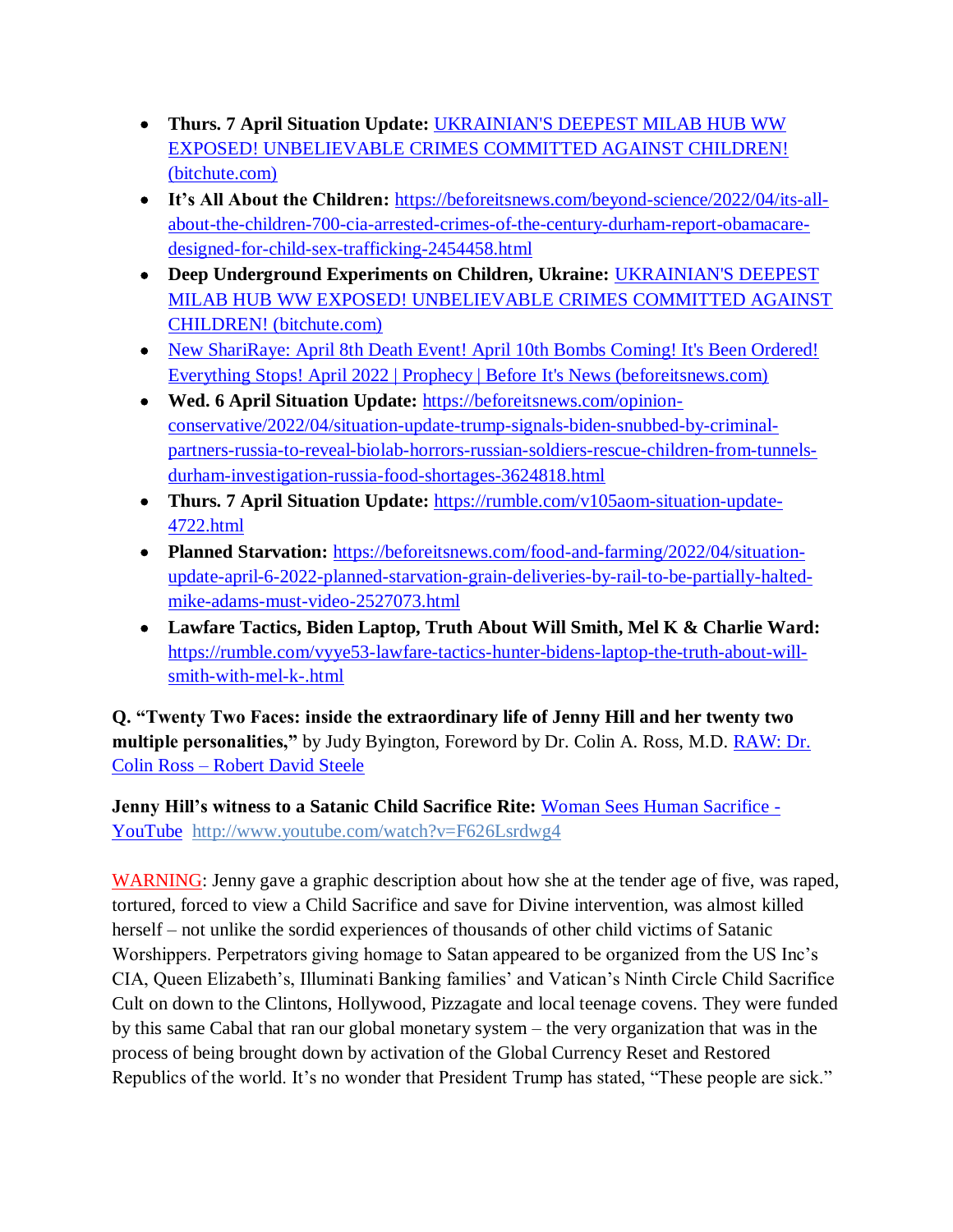## **R. Judy Note on the Satanic Ritual Abuse of Children in Your Neighborhood:**

**Since 1990** I have been doing investigations on the Satanic Ritual Abuse of children at the request of brave SRA Survivor-victims, who were witnesses and victims of pedophile, torture and murder crimes of Satanic leaders and their covens. During this time I have found Satanists implanted in law offices, local police, county sheriff's offices and all the way up to the Attorney General Offices in my state and others and then the carnage went on to the internationally organized Ninth Circle Satanic Cult that runs out of the Vatican.

There's certainly no help from US or other nation's government agencies, including the FBI or CIA perpetrators. These legal entities successfully negate even the opening of cases of the ritual abuse and murder of children, let alone do valid investigations.

To be honest and to my knowledge there was no safe place on either a local, national or international level that has been set up to report Satanic Crime – likely the main reason why local, national and international Satanic Covens so easily get away with the torture and murder of thousands of children on a regular basis.

**S. The following have been set up to report Crimes Against Children and incidents of human trafficking,** although I cannot verify as to the influence of Satanists within the organizations:

[https://wsbt.com/news/nation-world/crime-that-hides-in-plain-sight-fbi-releases-warning-signs](https://wsbt.com/news/nation-world/crime-that-hides-in-plain-sight-fbi-releases-warning-signs-of-human-trafficking?video=e56ba52a1b9d45ad8c8a033fd83fe480&jwsource=cl)[of-human-trafficking](https://wsbt.com/news/nation-world/crime-that-hides-in-plain-sight-fbi-releases-warning-signs-of-human-trafficking?video=e56ba52a1b9d45ad8c8a033fd83fe480&jwsource=cl)

**FBI Memphis (available 24 hours a day)** (901) 747-4300

**Submit an anonymous tip <b>tips.fbi.gov.** 

**National Human Trafficking Resources Center Hotline** 1-(888)-373-7888.

**U.S. Immigration/ Customs Enforcement (ICE):** <https://www.ice.gov/webform/hsi-tip-form>

**Federal Human Trafficking Website:** <https://www.state.gov/humantrafficking/>

**Called to Rescue** 855-646-5484<http://www.calledtorescue.org/>

**Tim Ballard at Operation Underground Railroad:** <https://ourrescue.org/>

**Saving Innocence:** [https://savinginnocence.org](https://savinginnocence.org/) [https://www.youtube.com/watch?v=FT4tmI8YxCU&feature=emb\\_rel\\_end](https://www.youtube.com/watch?v=FT4tmI8YxCU&feature=emb_rel_end)

**US: Childhelp National Child Abuse Hotline** 1-800-422-4453

**USNCMEC Urgent victim help 24-Hour Hotline:** 1-800-843-5678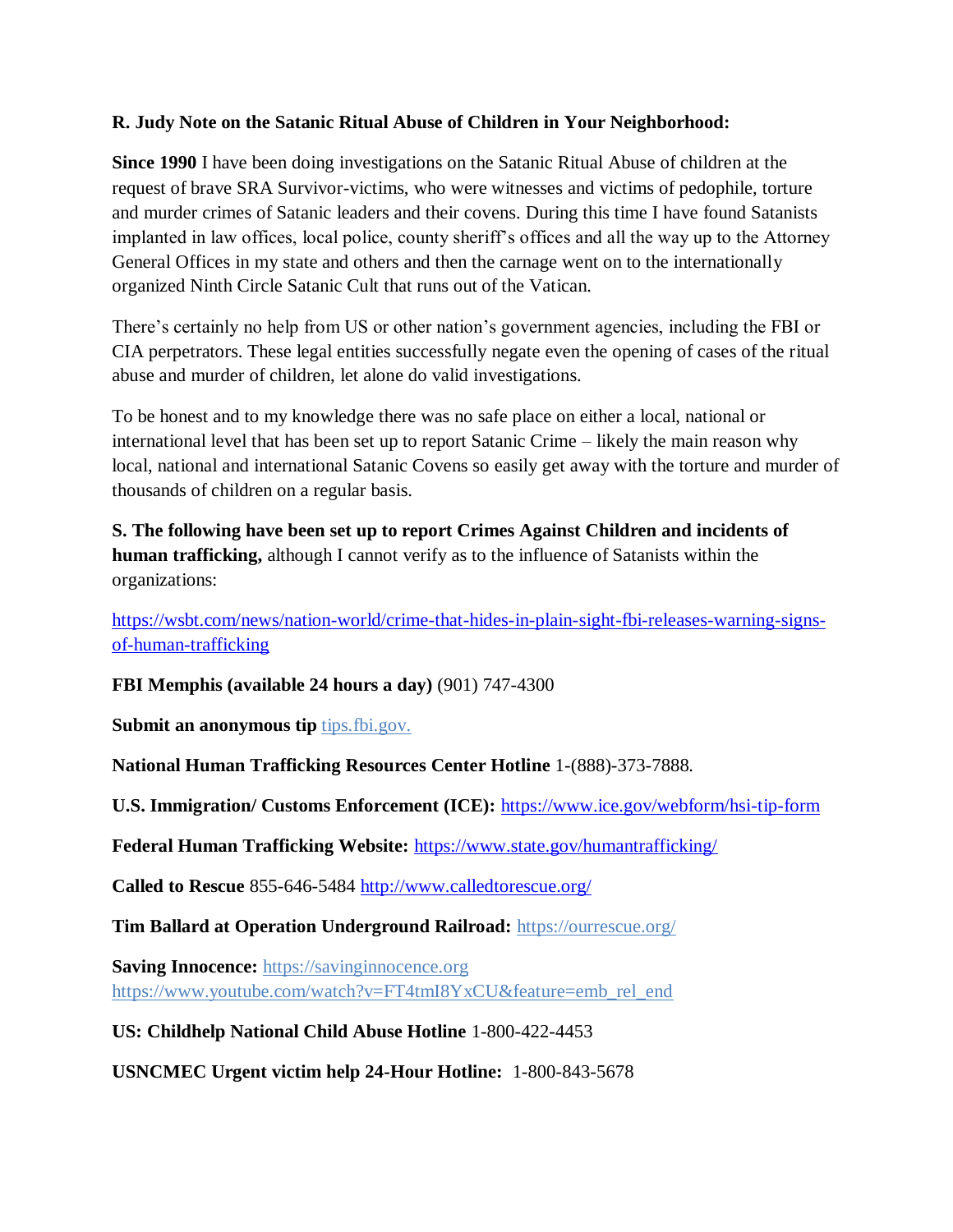**Contact Interpol:** <https://www.interpol.int/Contacts/Contact-INTERPOL> <https://www.interpol.int/What-you-can-do/If-you-need-help>

**Europol Tipline** Tel.: +31 70 302 5000<https://www.europol.europa.eu/report-a-crime>

**EU Hotlines:** [https://ec.europa.eu/anti-trafficking/citizens-corner-national-hotlines/national](https://ec.europa.eu/anti-trafficking/citizens-corner-national-hotlines/national-hotlines_en)hotlines en

## **Global: Human Trafficking Hotline Numbers:**

[https://www.abolishion.org/human\\_trafficking\\_hotline\\_numbers](https://www.abolishion.org/human_trafficking_hotline_numbers)\_

**Human Trafficking Help and Resources:** <https://trafficking.help/us/>

**UK: Childhelp National Child Abuse Hotline** [BBC Action Line](https://www.bbc.co.uk/actionline)

# **T. The Global Currency Reset, Restored Republic and NESARA/GESARA were all about the Children**

*It's not about the money. It's about the children – the thousands of malnourished and traumatized children who in honor of Satan, were being raped and murdered so their Elite Perpetrators could supposedly gain power and rule the world.* 

*The first official act President Trump made the morning before he was sworn into office was to pay a visit to CIA Headquarters and declare a war on an international Child Sex Trafficking Ring run by these global elites.* 

*Let us fast and pray for these millions of little ones who right now, were being rescued from Cabal underground tunnels across the globe, and tortured and killed by Satanic Covens right next door. Let us also pray for those Military Troops worldwide who were risking their own lives to save them. The ancient doctrine of Fasting and Prayer was explained here at the 10:30:32 mark:* <https://www.youtube.com/watch?v=4Mb9gU6DmKs>

**U. Judy Note:** *I do not now, nor have I ever, received monies for writing my Updates and articles. The compensation has been in having outlets to help Save the Children by exposing truths about the very secretive Satanic Ritual Abuse, Pedophilia and Child Sacrifice that was rampant in our international society.*

*The above was a summary of information from the Internet. It would be up to the reader to do their own research and decide whether or not it was valid.*

*I will send the Safe Link Website out when I find out what it is, plus it will be posted on several Dinar Websites. It is my understanding that by linking into the Safe Link Website it will generate a Non Disclosure Agreement to sign in order to obtain redemption/ exchange appointments.*